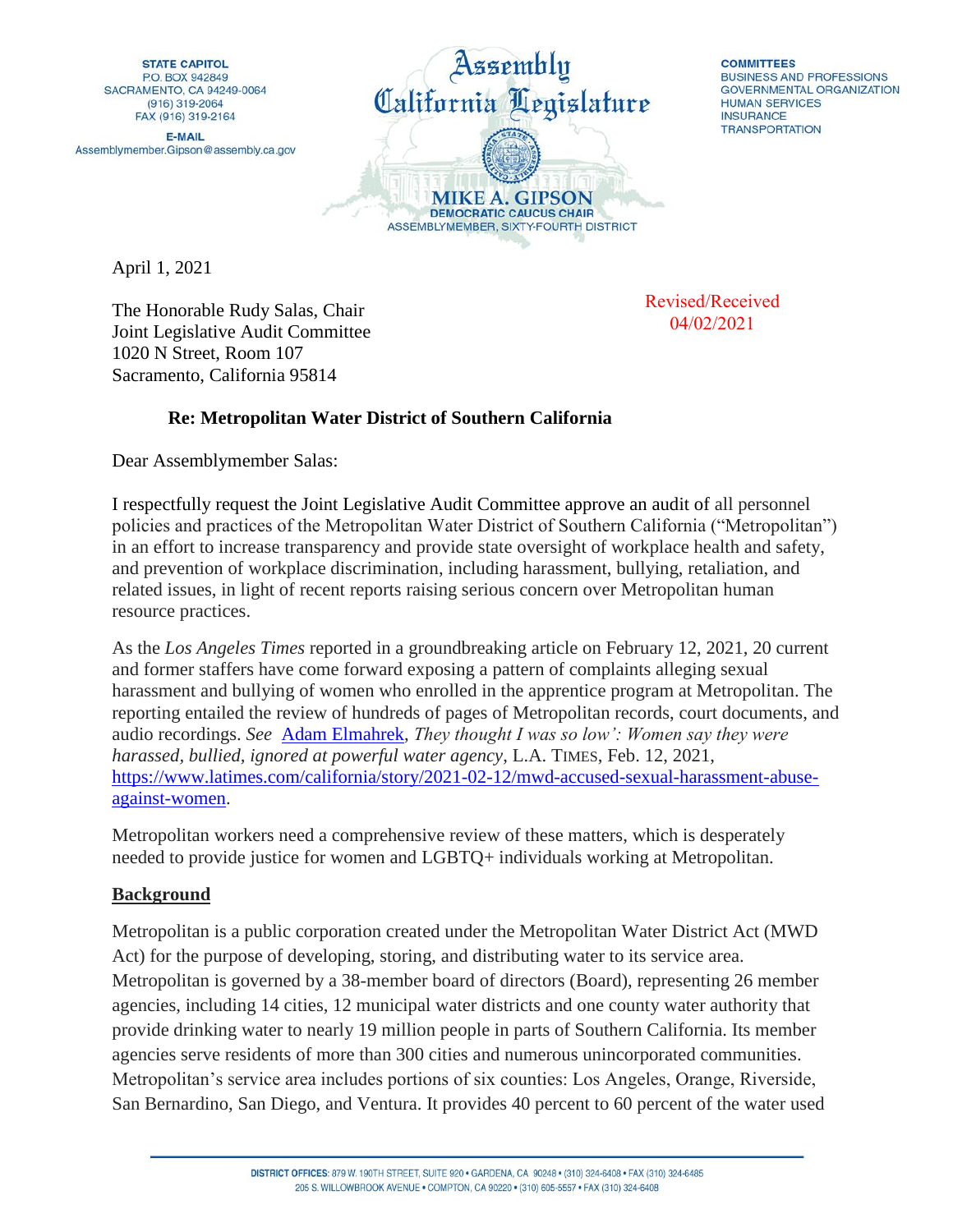within its service area, with individual member agencies relying on the district to provide 30 percent to 100 percent of their water

The administration of Metropolitan is under the direction of the Board, consisting of at least one representative from each member agency. Metropolitan's chief executive officer, general counsel, general auditor, and ethics officer report to the Board. As of January 2021, the district had approximately 1,800 employees.

As recent reports have shown, Metropolitan has repeatedly been shown to be an unsafe workplace with serious problems of sexual harassment, bullying, and retaliation.

Between 2005 and 2019, 18 women worked in trades positions for the district, and six of those filed formal equal employment opportunity complaints. After their complaints, women said they were ignored by agency officials and three said they were pressured to continue working around their abusers. One woman was transferred to a facility more than 100 miles from her home.

On October 27, 2020 an independent investigation was initiated by the Metropolitan Board's [Organization, Personnel and Technology \("OP&T"\) Committee ,](http://mwdh2o.granicus.com/MediaPlayer.php?view_id=21&clip_id=4923) but there is concern that the investigation will be inadequate to the scope of the problem, by focusing too narrowly only on specific issues identified in recent reports rather than a broader look at the employee experience at Metropolitan, and lacking the truly independent and objective audit process that only the state auditor can provide.

In order to create the institutional change necessary to ensure a workplace free from bullying, discrimination, harassment, retaliation, and other abuses on the job for all Metropolitan workers, the State of California needs a comprehensive investigation into the alleged abuses, and related human resources policies and practices, no matter how long it takes.

There is precedent for such a review. Metropolitan was also audited in 1996 (California State Auditor Report 1995-105) and 2004 (California State Auditor Report 2003-136). The 2004 Audit addressed two issues that merit continued review: (1) the progress of Metropolitan's implementation of its Ethics office and its compliance with the requirements of Chapter 415, Statutes of 1999 (SB 60), including the establishment of an effective process for handling ethics complaints that employees feel comfortable utilizing; and (2) the consistency and comprehensiveness of Metropolitan's personnel policies, in particular related to hiring and promotion practices, including the process for review of settlement agreements for employees who separate from Metropolitan.

## **Request and Scope of Audit**

I respectfully request that the Joint Legislative Affair Committee approve an audit of Metropolitan's employment practices based on the above concerns. At a minimum the audit should address the following questions: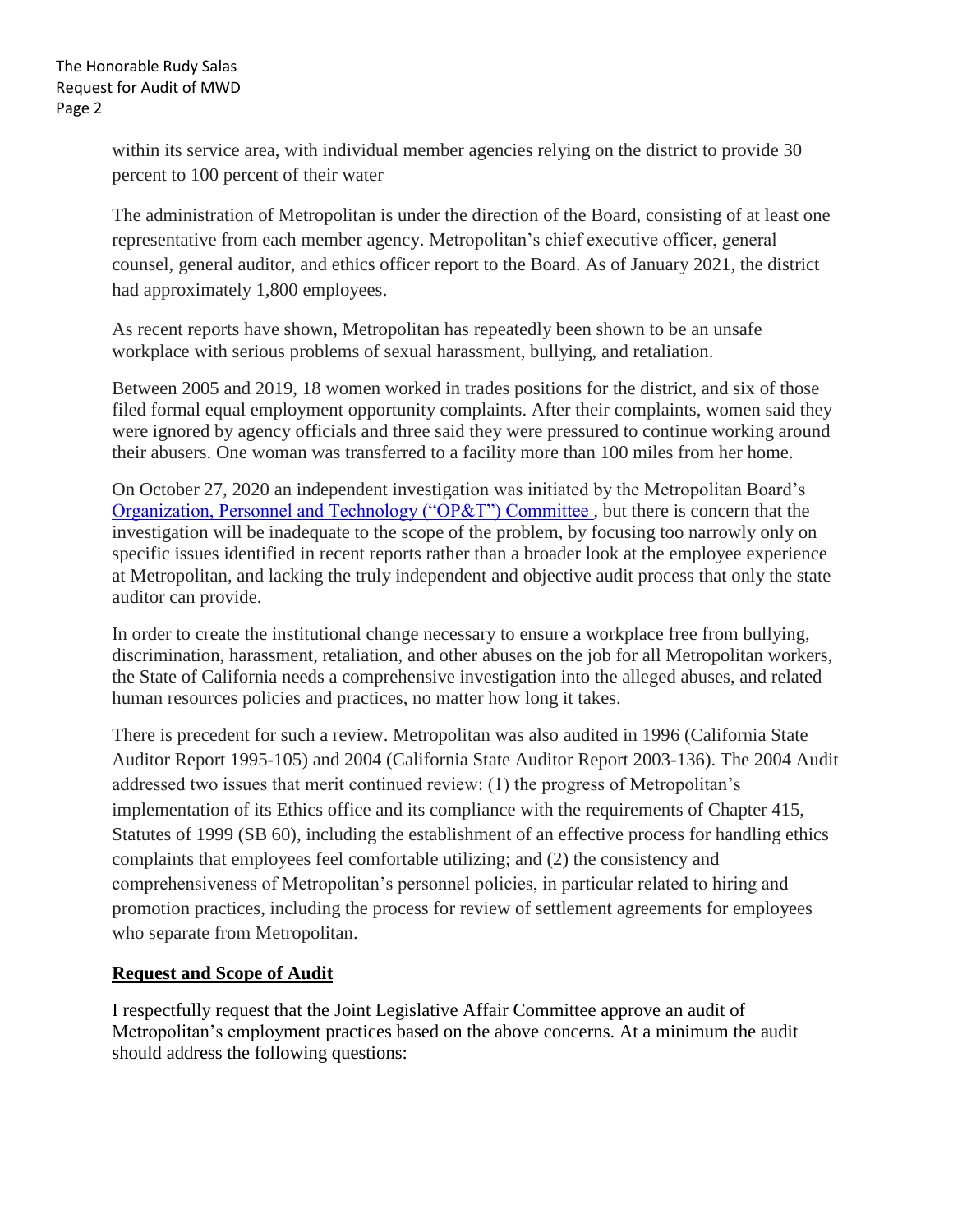1. To what extent have the recommendations identified in the 2004 Audit, in particular those related to the Ethics office and personnel policies, been implemented, and what implementation issues remain? Has Metropolitan followed through with the commitments listed in its response to the 2004 Audit (see California State Auditor Report 2003-136, pp. 78–87)?

2.What are current personnel policies and practices regarding recruiting, job posting and examinations, promotions, and transfers? What safeguards are in place to ensure such Metropolitan is sensitive to gender and LGBGT+ status diversity and barriers to equal employment?

3. How does Metropolitan notify employees, including their union representatives, regarding changes to operating or personnel policies affecting employees? How does Metropolitan inform employees, including their union representatives, regarding changes to job descriptions and job postings?

4. How does Metropolitan conduct employee evaluations?

5. What are Metropolitan's current policies and practices for handling Equal Employment Opportunity ("EEO") complaints, including complaints of sexual harassment? How are employees informed of such procedures? Who is the EEO point person and how are employees informed of changes in complaint-filing procedures, including changes to the EEO point person for such complaints?

6. How have EEO complaints filed since 2004 been handled? What process was pursued, what findings were made, and how were claims resolved? Did employees who brought complaints suffer any form of retaliation or other detriment, such as being required to transfer to worksites in areas with fewer community resources? What actions, including discipline, did Metropolitan take to address employees accused of EEO violations or sexual harassment?

7. What are Metropolitan's current policies and practices for workplace bullying? How are employees informed of such procedures?

8. How have workplace bullying complaints filed since 2004 been handled? What process was pursued, what findings were made, and how were claims resolved? Did employees who brought complaints suffer any form of retaliation or other detriment, such as being required to transfer to areas with fewer community resources? What actions, including discipline, did Metropolitan take to address employees accused of workplace bullying?

9. What policies and practices for training employees are in place related to EEO, sexual harassment, and workplace bullying?

10. What are Metropolitan's policies regarding non-disclosure agreements ("NDAs") in situations involving EEO complaints, sexual harassment, workplace bullying, and related issues? What measures has Metropolitan taken to implement SB 820 (Code of Civil Procedure § 1001) related to NDAs? How many NDAs has Metropolitan entered into from 2004 to the present, and what type of employee issues do such agreements concern? Has Metropolitan reconsidered its reliance on NDAs entered into prior to 2017, including whether it will release signatories of such agreements from their non-disclosure obligations?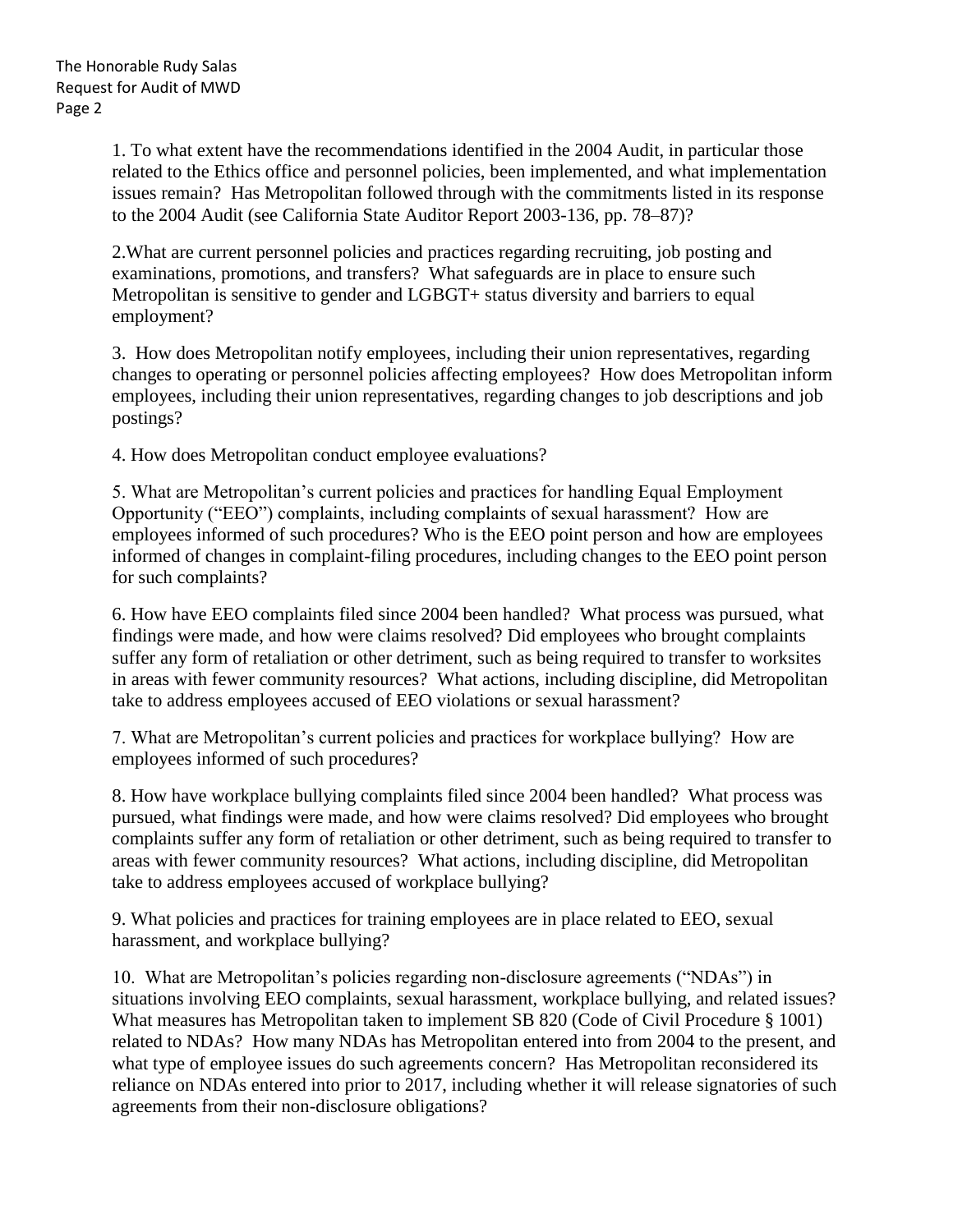11. What are Metropolitan's policies and practices for reporting settlement agreements regarding employment complaints to the Metropolitan Board? What are the policies and practices for Metropolitan's legal department to report such settlement agreements to the Board's OP&T Committee?

12. What is Metropolitan's safety program? Since 2010, how has Metropolitan handled safety issues, including employee complaints related to safety, training, and handling of reports of unsafe working conditions and other safety incidents? What practices and policies are in place to protect employees who make safety-related complaints from retaliation?

13. What protocols are in place for reporting of safety incidents by employees, and by supervisors and management employees to higher authorities within Metropolitan? How does Metropolitan manage the variety of safety reporting protocols it uses (e.g. SCOPE, Safety Review Request [SRR]), and ensure consistency across reporting protocols?

14. What is the role of safety representatives at Metropolitan worksites? In the event of an unsafe working condition, may such representatives issue orders to stop unsafe work or have the power to ensure that such safety issues or conditions are corrected? What protections are in place to ensure that safety representatives feel free to report any and all safety incidents to higher authorities?

15. What is Metropolitan's Hazardous Waste Operations and Emergency Response (HAZWOPER) Program and how effective has it been in addressing hazardous waste issues? What policies and procedures are in place for training of employees on HAZWOPER issues, and for employees to address HAZWOPER issues on the job?

16. What safety and other Personal Protective Equipment ("PPE") does Metropolitan provide to employees? What safety protocols are in place for Metropolitan employees who work on roads and streets, including equipment and procedures for lane closures and other safety-related issues?

17. How are Metropolitan employees informed of changes to safety protocols, including those described above as well as changes to Metropolitan's Illness and Injury Prevention Program?

18. How does Metropolitan handle its obligations as a landlord to those employees for whom it provides company housing due to the location of their work? In particular, how does Metropolitan: (a) handle landlord-tenant relations, rental agreements, and landlord-tenant disputes, including in the case of tenants who separate from employment; (b) address habitability issues such as lead, asbestos, water and faucet quality, provision of adequate utilities, and related issues; (c) address other concerns of living conditions, including replacement housing, repairs, and provision of rental insurance; (d) provide for emergency medical services in remote locations including 9-1-1 service, life flight/medical transport, as well as fire, police, security and how these matters are addressed when such services may be unavailable; (e) services for the children of employees, including educational arrangements, busing, and community safeguards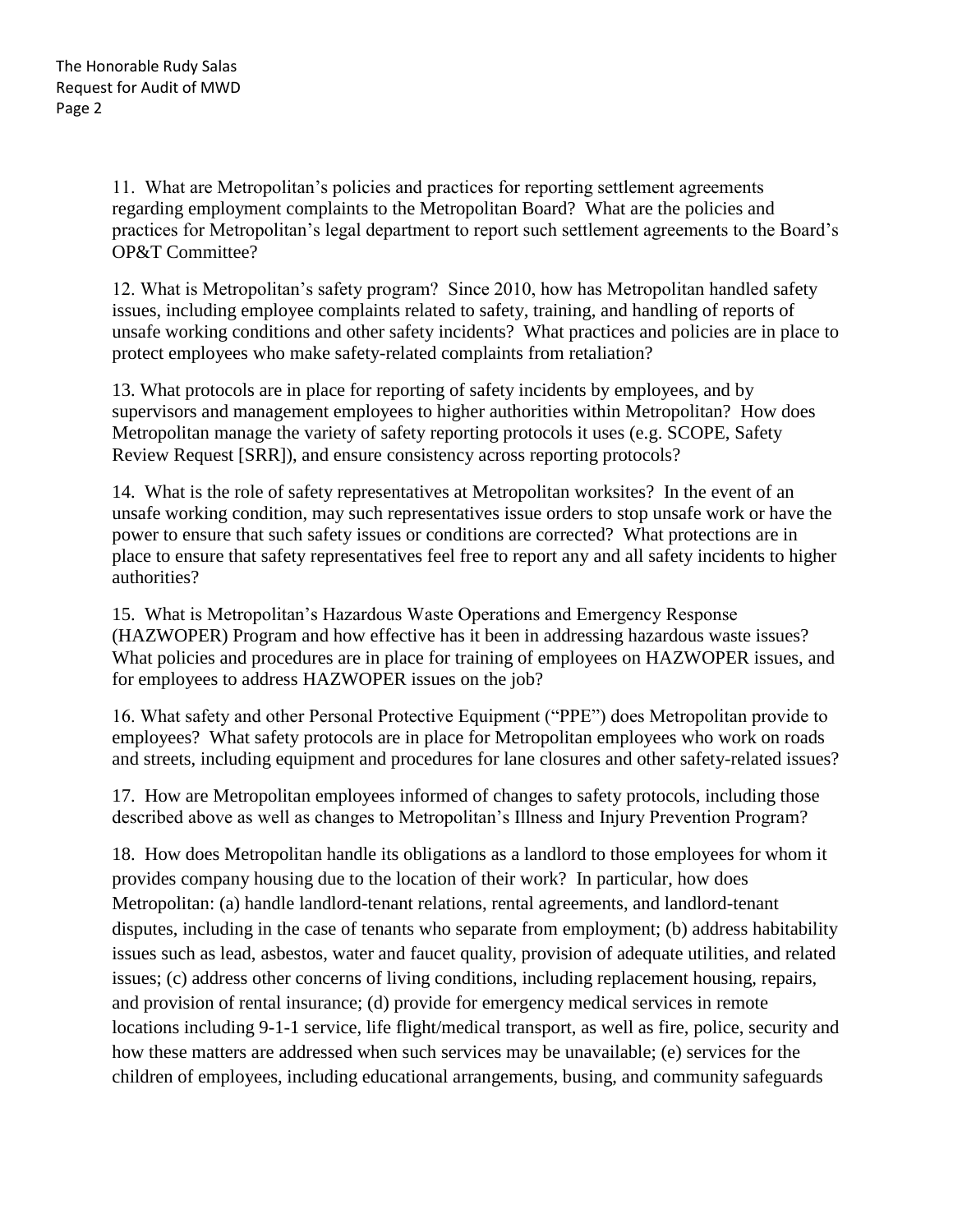The Honorable Rudy Salas Request for Audit of MWD Page 2

> to prevent accidents, injuries, and potential hazards; and (f) otherwise manage its housing program?

Should you have any questions or would like more information please contact me or my staff at (916) 319 - 2064. Thank you for your consideration of this request.

Sincerely,

ips

MIKE<sup>'</sup>A. GIPSON **AUTUMN R. BURKE** Assemblymember, AD 64 Assemblymember, AD 62

REGINALD BYRON JONES-SAWYER, SR. BLANCA RUBIO Assemblymember, AD 59 Assemblymember, AD 48

 $\frac{1}{\sqrt{2}}$ 

MIGUEL SANTIAGO BEN ALLEN Assemblymember, AD 53 Senator, SD 26

Arhileta

 $\mu_{\mu}, \mu_{\tau}$ 

 $U$ 

DAVE MIN AL MURATSUCHI Senator, SD 37 Assemblymember, AD 66

anca E. Rubio

CONNIE M. LEYVA V WENDY CARRILLO Senator, SD 20 Assemblymember, AD 51

 $\frac{1}{2}$ 

BOB ARCHULETA ELOISE GÓMEZ REYES Assemblymember, AD 47